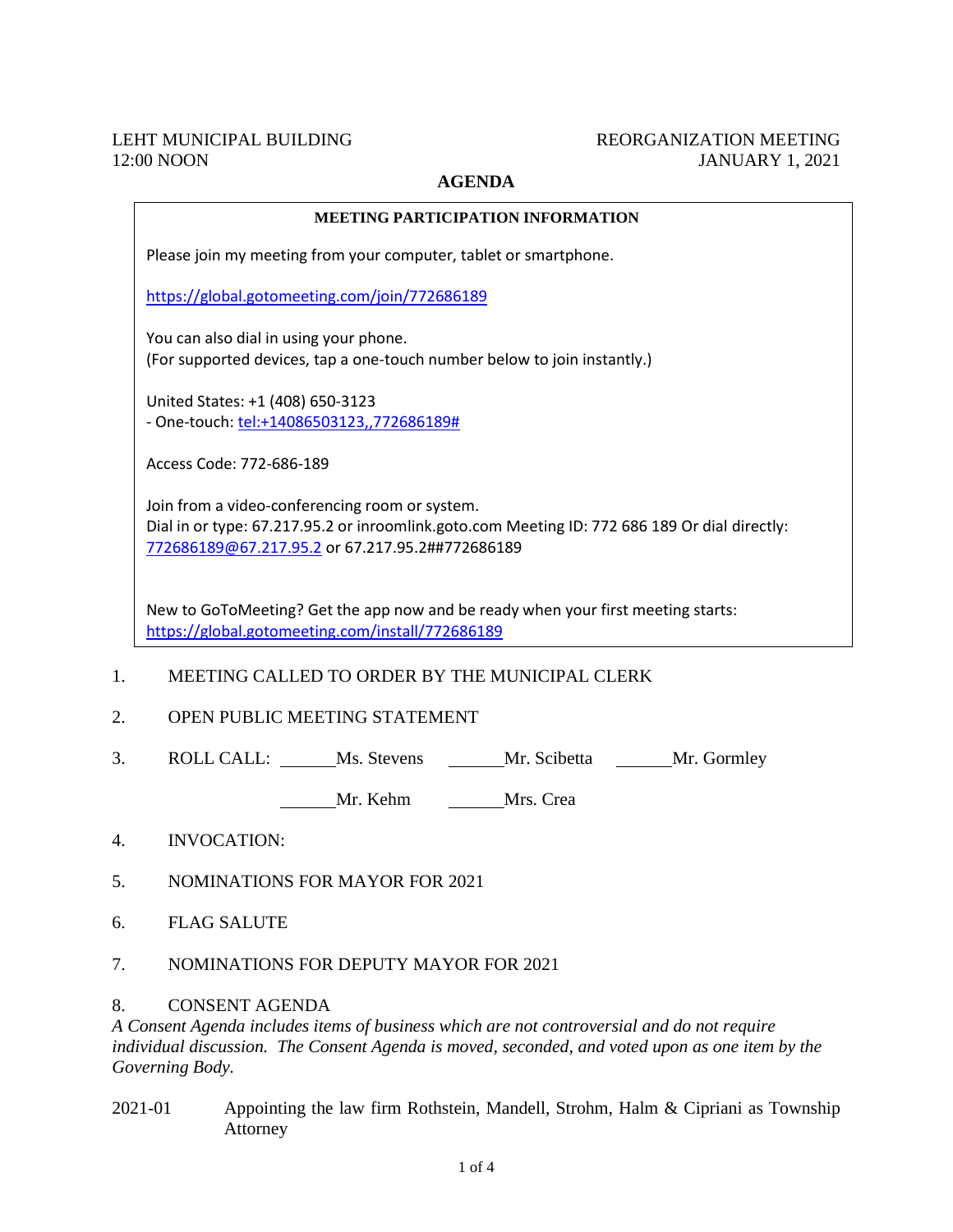| 2021-02     | Appointing Rumpf Law P.C. as Conflict Township Attorney                                                                                                                                                                                                                           |
|-------------|-----------------------------------------------------------------------------------------------------------------------------------------------------------------------------------------------------------------------------------------------------------------------------------|
| 2021-03     | Appointing Bonnie R. Peterson, Esq. as Hearing Officer for Personnel Disciplinary<br><b>Matters</b>                                                                                                                                                                               |
| 2021-04     | Appointing Gluck Walrath LLP as Municipal Bond Counsel                                                                                                                                                                                                                            |
| 2021-05     | Appointing Kevin Frenia, CPA, RMA, PSA, CFE of Holman Frenia Allison, P.C. as<br><b>Township Auditor</b>                                                                                                                                                                          |
| 2021-06     | Appointing Henry J. Mancini & Associates, Inc. for Real Estate Appraisal Services                                                                                                                                                                                                 |
| 2021-07     | Appointing Phoenix Advisors, LLC as Financial Consultant for Debt Service Matters                                                                                                                                                                                                 |
| 2021-08     | Appointing Jason Worth, P.E., P.P., C.M.E., of T&M Associates as Township<br>Engineer                                                                                                                                                                                             |
| 2021-09     | Appointing Suburban Consulting Engineers, Inc., Morgan Engineering & Surveying,<br>Remington & Vernick Engineers, CME Associates, Maser Consulting, and T&M<br>Associates as Special Projects Engineers                                                                           |
| $2021 - 10$ | Appointing T&M Associates and BRS, Inc. as Township Grant Writers                                                                                                                                                                                                                 |
| 2021-11     | Appointing Remington and Vernick Engineers as Township Planner                                                                                                                                                                                                                    |
| 2021-12     | Appointing Steven A. Zabarsky, Esq. of Citta, Holzapfel & Zabarsky as Chief<br>Municipal Prosecutor and Brian K. Wilkie, Esq., Barry A. Stieber, Esq., Ronald<br>DeLigny, Esq., and Paul Granick, Esq. of Citta, Holzapfel & Zabarsky as Alternate<br><b>Township Prosecutors</b> |
| 2021-13     | Appointing Bonnie R. Peterson, Esq. as Alternate Township Prosecutor                                                                                                                                                                                                              |
| $2021 - 14$ | Appointing Rumpf Law, P.C. as Chief Municipal Public Defender                                                                                                                                                                                                                     |
| 2021-15     | Appointing Timothy J. Wintrode, Esq. of the firm Pepe & Wintrode, LLC as Conflict<br>Public Defender                                                                                                                                                                              |
| $2021 - 16$ | Appointing Bellia Tech LLC for Information Technology Consulting<br>and<br><b>Management Services</b>                                                                                                                                                                             |
| 2021-17     | Appointing Animal Capture & Control Services as Animal Control Officer                                                                                                                                                                                                            |
| 2021-18     | Appointing Tozour Energy Systems for HVAC Systems Maintenance Services                                                                                                                                                                                                            |
| 2021-19     | Appointing Mathis Construction Co., Inc. for Snow Removal Services                                                                                                                                                                                                                |
| 2021-20     | Appointing AtlantiCare Physician Group, PA as Municipal Doctors                                                                                                                                                                                                                   |
| 2021-21     | Authorizing the Adoption of a Temporary Budget for the year 2021                                                                                                                                                                                                                  |
|             |                                                                                                                                                                                                                                                                                   |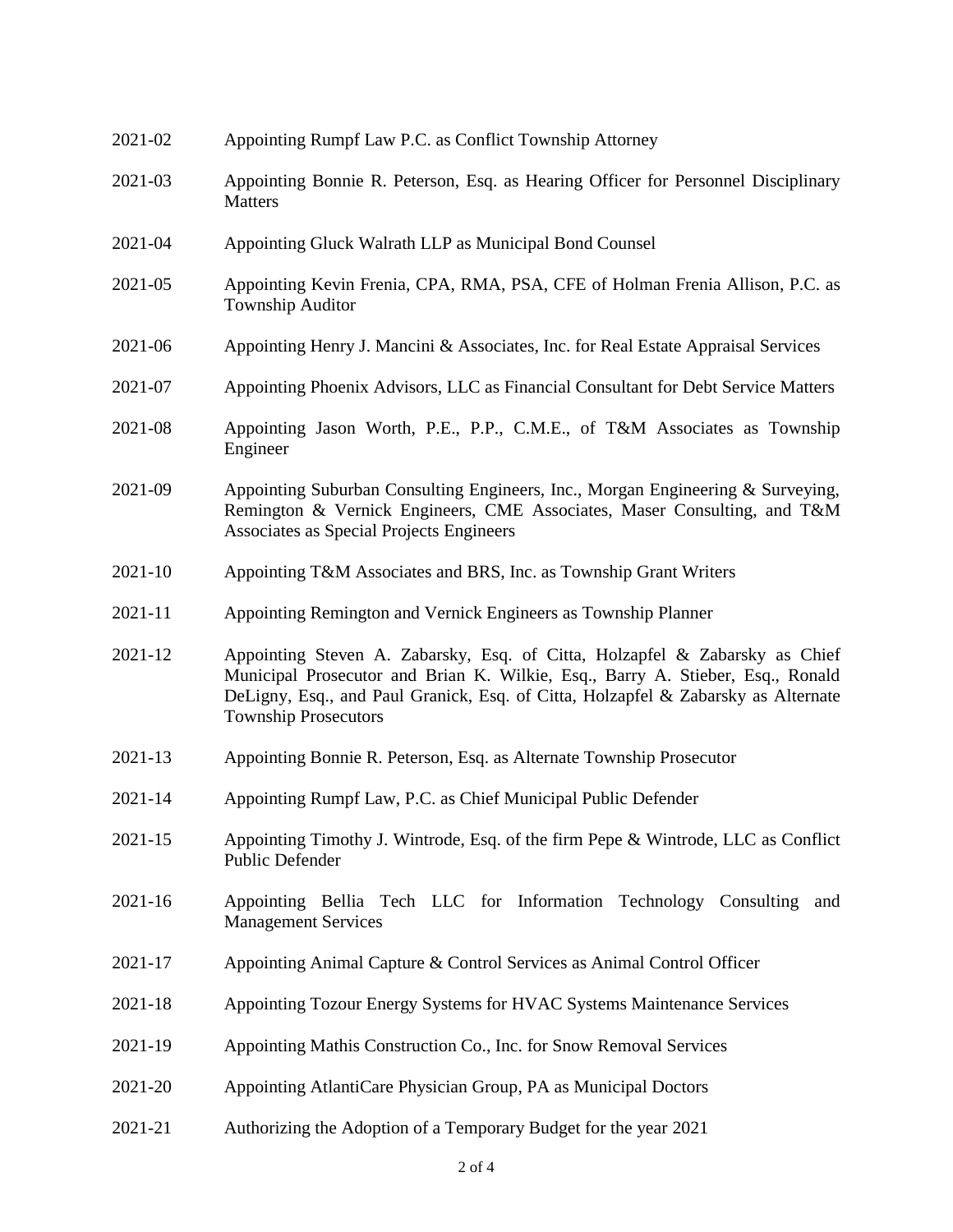- 2021-22 Providing dates for Township Committee meetings and designating official newspapers for the year 2021
- 2021-23 Authorizing the Chief Financial Officer to issue Tax Anticipation Notes pursuant to N.J.S.A. 40A:4-64
- 2021-24 Authorizing the Chief Financial Officer of the Township of Little Egg Harbor to deposit public monies in any bank or trust company having its place of business in the State of New Jersey and which is organized under the Laws of the United States or the State of New Jersey
- 2021-25 Fixing the rate of interest on delinquent taxes or assessments and providing for a grace period for the year 2021
- 2021-26 Establishing an accelerated tax sale in accordance with N.J.S.A. 54:5-1
- 2021-27 Authorizing the Tax Assessor for the Township of Little Egg Harbor to file certain appeals on behalf of the Township and also designating the Tax Assessor as agent in filing Petition of Appeals and roll-back Complaint forms for the Township
- 2021-28 Appointing the Mayor and Deputy Mayor as representatives to the Community Development Block Grant Committee
- 2021-29 Appointing Diana McCracken and Dayna Wilson as Municipal Search Officers for the year 2021
- 2021-30 Appointing Carol Evans as the designated Certified Recycling Coordinator for the Township of Little Egg Harbor
- 2021-31 Authorizing and designating a Public Agency Compliance Officer for the Township of Little Egg Harbor in accordance with N.J.A.C. 17:27-3.3
- 2021-32 Designating Matthew Spadaccini as the Appropriate Authority for the Police Department
- 2021-33 Designating Committeeman John Kehm as Liaison to the COP/CERT of the Township of Little Egg Harbor (Citizen on Patrol and Certified Emergency Response Team)
- 2021-34 Designating Committeeman Ray Gormley as Liaison to the Parkertown Fire Company, Committeeman Blaise Scibetta as Liaison to the West Tuckerton Fire Company, and Committeewoman Lisa Stevens as Liaison to the Mystic Island Fire Company
- 2021-35 Designating Barbara Jo Crea as Trustee of Great Bay Regional Volunteer Emergency Medical Services, Inc.